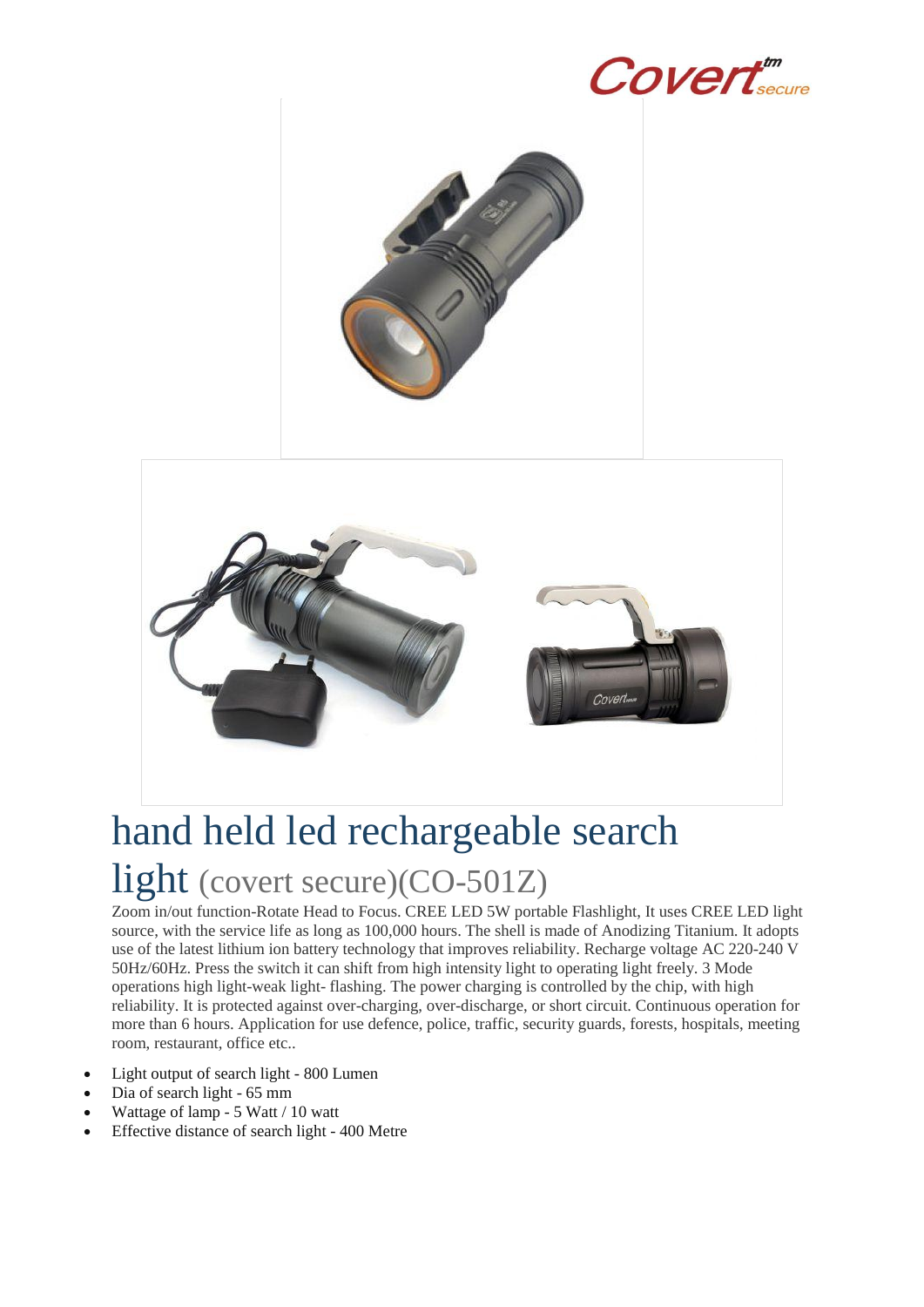

| <b>Other Specifications</b>                                                               |                              |
|-------------------------------------------------------------------------------------------|------------------------------|
| <b>Type Of Lamp</b>                                                                       | <b>LED</b>                   |
| <b>Light Output Of Search</b><br>Lght                                                     | 800 Lumen                    |
| Dia Of Search Light                                                                       | $65 \text{ mm}$              |
| <b>Wattage Of Lamp</b>                                                                    | 10W                          |
| <b>Color Temperature</b>                                                                  | 2700-7000 Degree K           |
| <b>Effective Distance Of</b><br><b>Search Light</b>                                       | 400 Metre                    |
| <b>Lamp Life</b>                                                                          | 100,000 Hours                |
| <b>Lamp Dimming</b>                                                                       | Continuous                   |
| <b>Lamp Dimming Upto</b>                                                                  | 70%                          |
| <b>Beam Angle Selection</b>                                                               | Wide                         |
| <b>Range Of Narrow Beam</b><br>Angle                                                      | 60 Degree                    |
| <b>Range Of Wide Beam</b><br>Angle                                                        | 150 Degree                   |
| <b>Type Of Front Glass</b>                                                                | Toughened, scratch resistant |
| <b>Continuous Search Light</b><br><b>Operation Time At</b><br><b>Maximum Lumen Output</b> | 6 Hours                      |
| <b>One Hand Operated</b><br><b>Switch</b>                                                 | Yes                          |
| <b>Built-in Battery Charger</b>                                                           | Yes                          |
| <b>Type Of Battery</b>                                                                    | Lithium ion                  |
| <b>Battery Voltage</b>                                                                    | 3.7 Volts                    |
| <b>Battery Capacity</b>                                                                   | 4 AH                         |
| <b>Battery Charging Time</b>                                                              | 7 Hours                      |
| <b>Short Circuit Protection</b>                                                           | Yes                          |
| <b>Protection From Battery</b><br>Over-discharge                                          | Yes                          |
| <b>Protection From Battery</b><br>Over-charge                                             | Yes                          |
| <b>Protection Against</b>                                                                 | Yes                          |